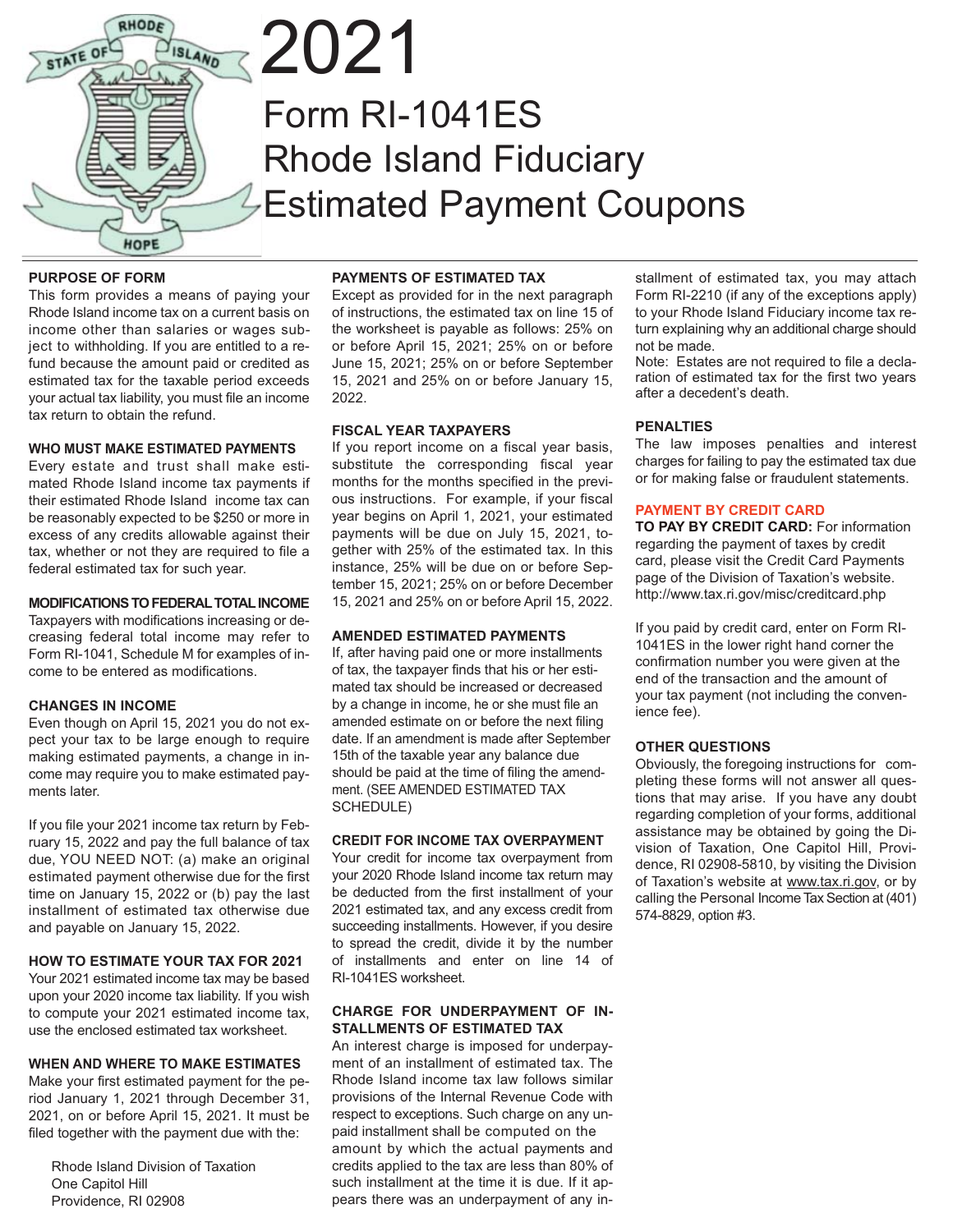### **Rhode Island Fiduciary Estimated Payment Worksheet 2021 RI-1041ES**

| <b>PART 1 ESTIMATED RHODE ISLAND INCOME TAX WORKSHEET</b>                                                                                                                                                                                  |                |  |
|--------------------------------------------------------------------------------------------------------------------------------------------------------------------------------------------------------------------------------------------|----------------|--|
|                                                                                                                                                                                                                                            | $\mathbf{1}$ . |  |
|                                                                                                                                                                                                                                            | 2.             |  |
|                                                                                                                                                                                                                                            | 3.             |  |
|                                                                                                                                                                                                                                            | 4.             |  |
|                                                                                                                                                                                                                                            | 5.             |  |
|                                                                                                                                                                                                                                            | 6.             |  |
|                                                                                                                                                                                                                                            | 7 <sub>1</sub> |  |
|                                                                                                                                                                                                                                            | 8.             |  |
|                                                                                                                                                                                                                                            | 9.             |  |
|                                                                                                                                                                                                                                            | 10.            |  |
|                                                                                                                                                                                                                                            | 11.            |  |
| 12. Estimated RI income tax payment required. Subtract line 11 from line 10. If result is \$250.00 or LESS, no payment is required                                                                                                         | 12.            |  |
| 13. Computation of installment. Check the box when the estimated payment is to be filed and enter the amount indicated                                                                                                                     | 13.            |  |
| June 15, 2021<br>Enter 1/3 of line 12<br>Enter 1/3 of line 12<br>Enter 1/3 of line 12<br>Enter 1/3 of line 12<br>Enter 1/3 of line 12<br>Enter 1/3 of line 12<br>Enter 1/3 of line 12<br>Enter 2<br>April 15, 2021<br>Enter 1/4 of line 12 |                |  |
| 14. Enter amount of 2020 RI overpayment elected for credit to 2021 estimated tax. However, if you desire to spread the credit, divide                                                                                                      | 14.            |  |
|                                                                                                                                                                                                                                            |                |  |

#### **PART 2 RECORD OF ESTIMATED PAYMENTS**

|                   |                 | Column A | Column B | Column C                           | Column D                                                      |
|-------------------|-----------------|----------|----------|------------------------------------|---------------------------------------------------------------|
| Payment<br>Number | Check<br>Number | Date     | Amount   | 2020 Overpayment<br>credit applied | Total amount paid and credited<br>(add column B and column C) |
|                   |                 |          |          |                                    |                                                               |
| ົ                 |                 |          |          |                                    |                                                               |
| 3.                |                 |          |          |                                    |                                                               |
| 4.                |                 |          |          |                                    |                                                               |
|                   |                 |          |          |                                    |                                                               |

#### **PART 3 AMENDED ESTIMATED TAX SCHEDULE**

| 16. |  |
|-----|--|
|     |  |
| 18. |  |
| 19. |  |

#### **ALLOWABLE RHODE ISLAND CREDITS**

Only the following credits will be allowed against Rhode Island fiduciary income tax:

1) Credit for Taxes Paid to Other States - **RIGL §44-30-18**

- 2) Historic Structures Tax Credit **RIGL §44-33.2**
- 3) Historic Preservation Tax Credits 2013 **RIGL §44-33.6**
- 4) Motion Picture Productions Company Tax Credit **RIGL §44-31.2**
- 5) Musical and Theatrical Production Tax Credits **RIGL §44-31.3**
- 6) Credits for Contributions to Scholarship Organizations **RIGL §44-62**
- 7) RI New Qualified Jobs Incentive **RIGL §44-48.3**
- 8) Rebuild Rhode Island Tax Credit **RIGL §42-64.20**